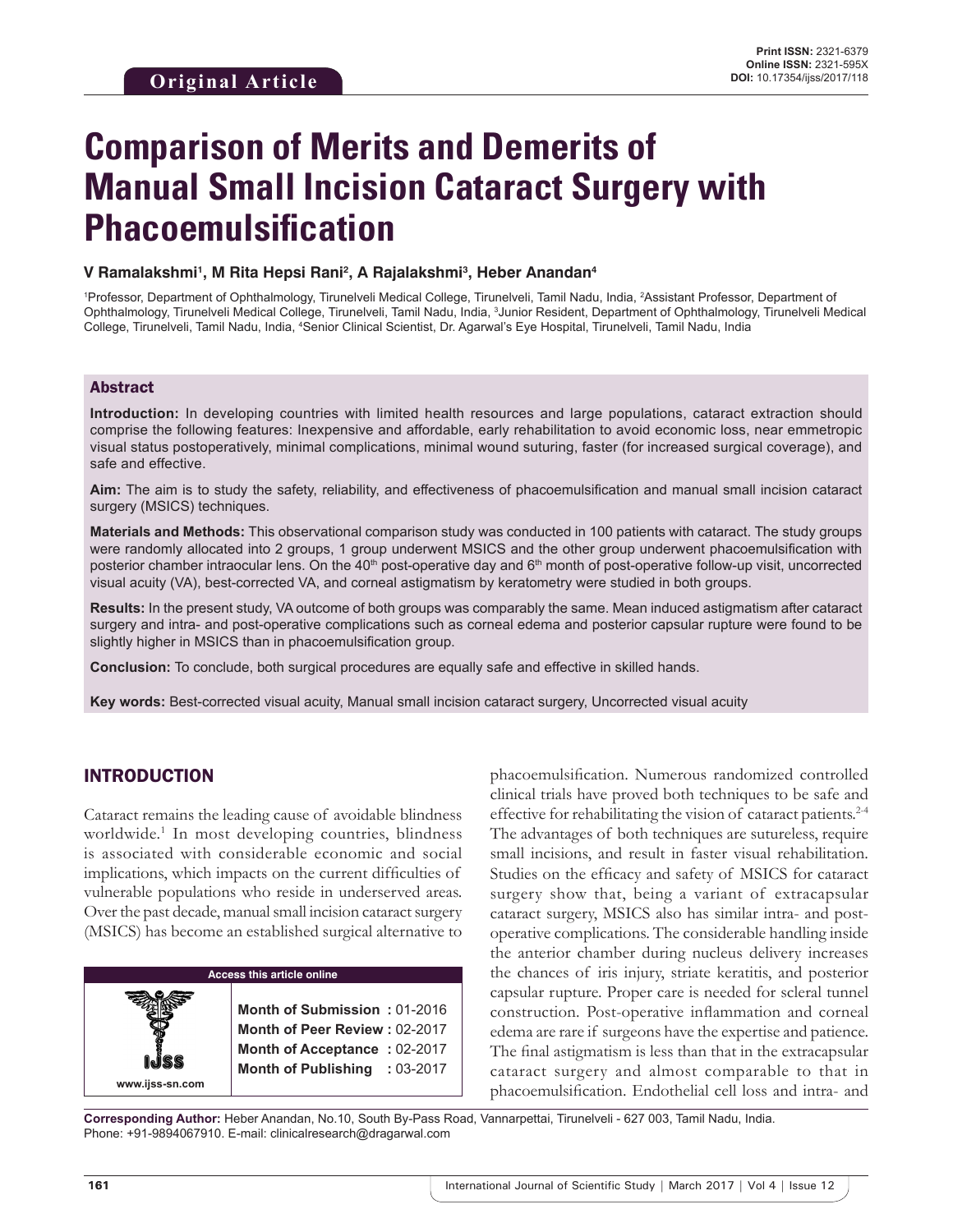post-operative complications are relatively similar between procedures.5 In phacoemulsification, an ultrasonic probe is used to emulsify the cataractous crystalline lens, and the debris is aspirated with high vacuum through 3.2 mm wound. In MSICS, the entire crystalline lens is removed through a self-sealing scleral tunnel incision (5-7 mm) and rigid intraocular lens (IOL) implanted.

#### **Aim**

The aim is to study the safety, reliability, and effectiveness of phacoemulsification and MSICS surgical techniques.

## MATERIALS AND METHODS

The present study was a randomized prospective study of comparing two cataract extraction procedures. A total of 100 patients with cataract were randomly selected for this study. Inclusion criteria: All patients between 35 and 70 years, normal anterior chamber depth, and adequate pupillary dilatation. Exclusion criteria: Patients with Grade IV cataract, traumatic cataract, subluxated nucleus, complicated cataract, and corneal disorders. After completing pre-operative evaluation, the study groups were randomly allocated into 2 groups, 1 group underwent MSICS and the other group underwent phacoemulsification with posterior chamber IOL (PCIOL). On the 40<sup>th</sup> post-operative day, uncorrected visual acuity (UCVA), best-corrected visual acuity (BCVA), and corneal astigmatism by keratometry were studied in both groups.

#### RESULTS

A total of 100 patients were selected for this study; 40 underwent phacoemulsification with PCIOL and 60 underwent MSICS. In phacoemulsification group, most of the patients were in the age group of <50 years, and in MSICS group, most of the patients were in the age group of 50-60 years (Table 1). In phacoemulsification group, 25 were females and 15 were males. In MSICS group, 30 were females and 30 were males (Table 2).

On the 40<sup>th</sup> post-operative day, mean surgically induced astigmatism in phacoemulsification group was around 1.100476, and in MSICS group, it was 1.124333. On the  $6<sup>th</sup>$  month of post-operative visit, mean astigmatism in phacoemulsification group was 1.1125, whereas in MSICS group, it was 1.333125. It shows that mean induced astigmatism is higher in MSICS than in phacoemulsification group. Intraoperative complications were around 4.4% in phacoemulsification group and 10% in MSICS group. All patients in both groups had IOL implanted.

## **DISCUSSION**

The phacoemulsification group had most number of patients in the age group of <50 years, and in the MSICS group, most number of patients were in the age group of 51-60 years. There was a female preponderance over male patients (45 versus 55). On the  $40<sup>th</sup>$  day post-operative follow-up visit, 92 out of 96 patients had visual acuity (VA)  $\geq 6/18$  and the other 4 had deteriorated vision. On the  $6<sup>th</sup>$  month of post-operative follow-up visit, 50 out of 52 patients had VA  $\geq$  6/12 and the other 2 had deteriorated vision. VA outcome of two surgical groups was comparatively the same which is comparable to that of Balent *et al'*s*.* study.<sup>6</sup> Induced astigmatism in the 40<sup>th</sup> day and 6<sup>th</sup> month follow-up was comparatively less in phacoemulsification (Tables 3 and 4).<sup>5</sup> In the phacoemulsification group, 2 cases out of 40 had intraoperative complications, and in the manual phacoemulsification group, 6 out of 60 cases had intra- and post-operative complications in the form of corneal edema, posterior capsular rent, and zonular dialysis. Hence, in this study, phacoemulsification group produced

### **Table 1: Distribution of the study patients according to age group**

| Age   | <b>Phacoemulsification</b> | <b>Manual phacoemulsification</b> |
|-------|----------------------------|-----------------------------------|
| $50$  | 25                         | 10                                |
| 51-60 | 10                         | 30                                |
| >60   | 5                          | 20                                |
| Total | 40                         | 60                                |

#### **Table 2: Distribution of the study patients according to gender**

| <b>Sex</b> | <b>Phacoemulsification</b> | <b>Manual phacoemulsification</b> |
|------------|----------------------------|-----------------------------------|
| Male       | 15                         | 30                                |
| Female     | 25                         | 30                                |

#### **Table 3: Distribution of VA after 40-days follow-up**

| <b>Vision</b> | <b>Phacoemulsification</b> | <b>MSICS</b> |
|---------------|----------------------------|--------------|
| $6/6 - 6/9$   | 30                         | 46           |
| $6/12 - 6/18$ |                            | 10           |
| $6/24 - 6/36$ |                            |              |
| 6/60          |                            |              |
| < 6/60        | $\overline{\phantom{0}}$   |              |

MSICS: Manual small incision cataract surgery, VA: Visual acutity

#### **Table 4: Distribution of VA after 6-month follow-up**

| <b>Vision</b> | <b>Phacoemulsification</b> | <b>MSICS</b> |
|---------------|----------------------------|--------------|
| $6/6 - 6/9$   | 17                         | 27           |
| $6/12 - 6/18$ |                            |              |
| 6/24-6/36     |                            |              |
| 6/60          |                            |              |
| < 6/60        | $\overline{\phantom{a}}$   |              |

MSICS: Manual small incision cataract surgery, VA: Visual acutity